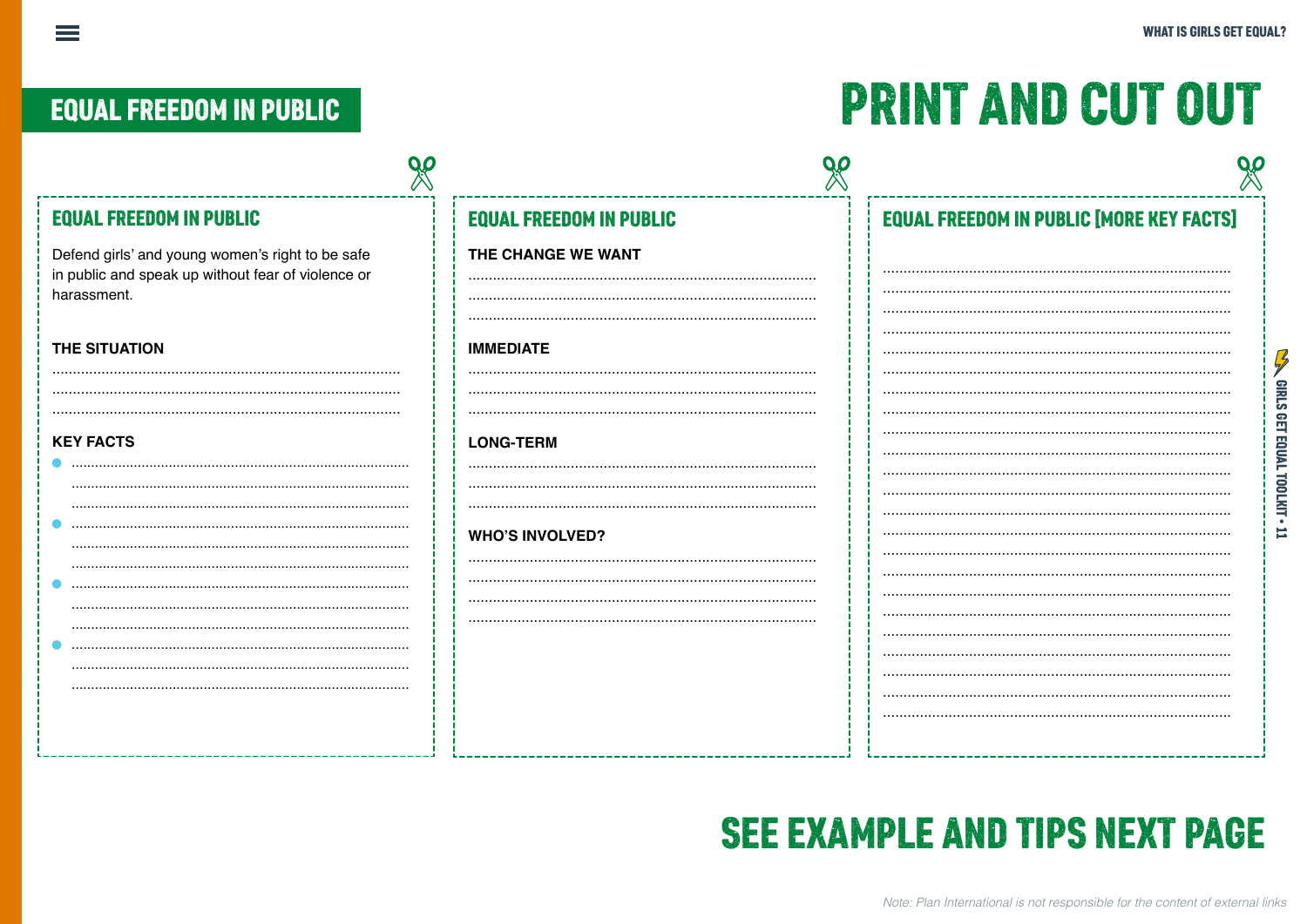# EQUAL FREEDOM IN PUBLIC EXAMPLES FROM A GLOBAL PERSPECTIVE

# EQUAL FREEDOM IN PUBLIC

Defend girls' and young women's right to be safe in public and speak up without fear of violence or harassment.

## **THE SITUATION**

Everywhere in the world, girls and young women face multiple challenges and attacks on their freedom to live, speak up and act.

### **KEY FACTS**

• According to one study, 80% of public space in cities is used by men, and girls 10 times less secure in these public spaces than men.

# EQUAL FREEDOM IN PUBLIC

#### **THE CHANGE WE WANT**

Girls and young woman can equally and safely participate in public life as a result of increased freedom to move around, convene and mobilise.

#### **IMMEDIATE**

By 2030, at least 3 public transport authorities commit to ensuring their services are safeguarding for girls and women.

### **LONG-TERM**

Public authorities start working with girls and young women to identify innovative solutions to tackling harassment and violence in public spaces.

#### **WHO'S INVOLVED?**

Local authorities, mayors, police, transport providers in partnership with girls and young women!

> *Check out "How to develop campaign objectives" on page 21 to shape your own Equal Freedom objectives*

*Who has power over your issue?* 

#### *Write your own key facts and killer stats for your context here!*

# EQUAL FREEDOM IN PUBLIC [MORE KEY FACTS]

• Check out Unsafe in the City report on girls' safety across five cities in five countries. For the full report and more key findings, [click here](https://plan-international.org/unsafe-city) or visit <https://plan-international.org/unsafe-city>

*What facts or statistics are relevant to your context? Check out the [Unsafe in the City](https://plan-international.org/unsafe-city)  [research](https://plan-international.org/unsafe-city) for inspiration*